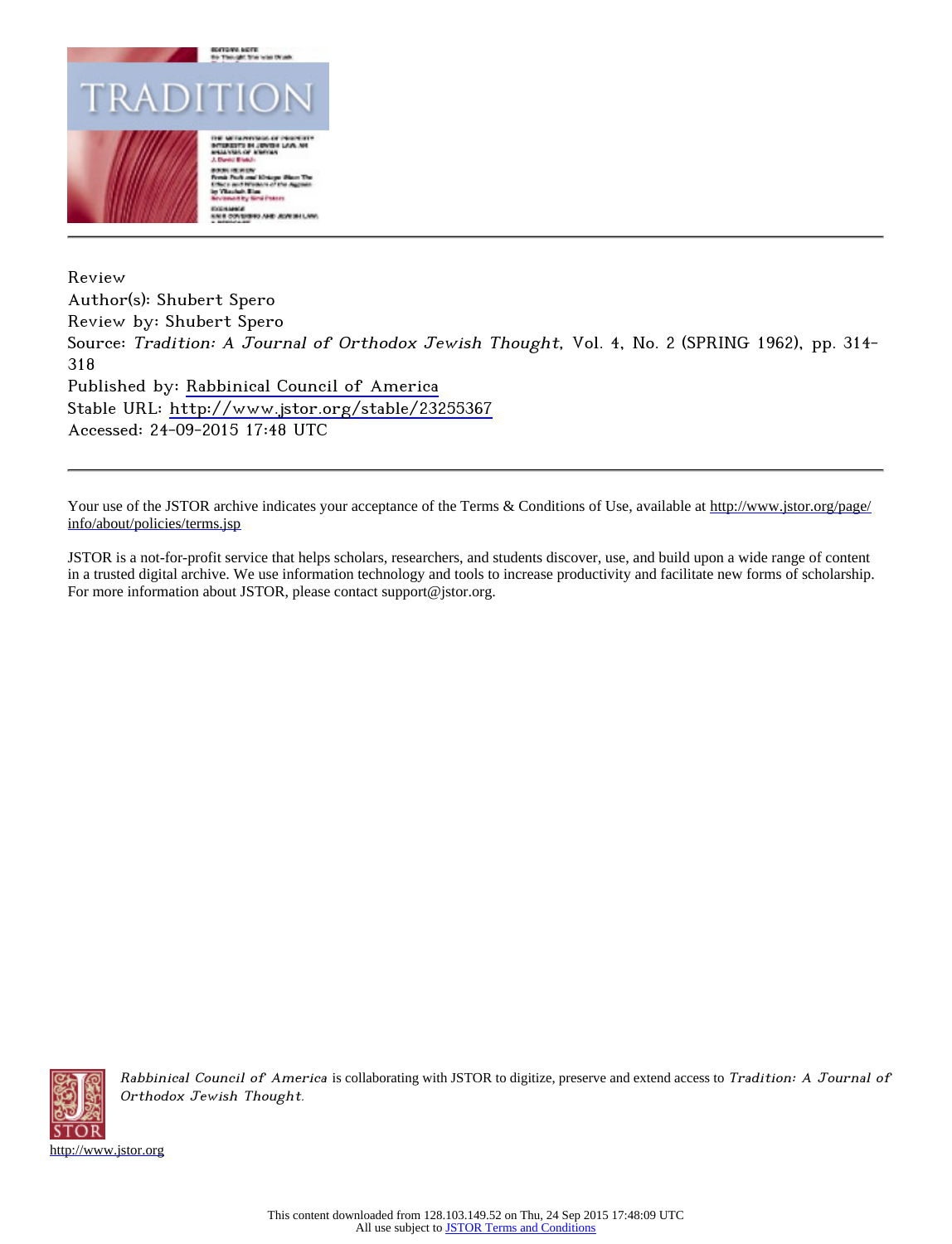be able to formulate this difference precisely but I think he will sense it. I doubt that the attempt to re duce science to indemonstrability is a valid approach to the justification of Judaism as a religion.

The reviewer would not, there fore, recommend the sections on science in Dr. Singer's book. The remaining sections, however, which constitute the greater portion of the volume and which are devoted to a clarification of the principles of Judaism, will be found extreme ly suggestive, useful, and appli cable to a classroom.

It should also be noted that Dr. Fackenheim, while he represents Reform ideology, is very sympa thetic in the book under review towards the traditional viewpoint. This may be a result of the fact that the issues he raises for dis cussion are not those upon which the different denominations of Ju

daism display vehement disagree ment. Dr. Singer's volume, on the other hand, though he writes for the youth of the Conservative de nomination of Judaism, attempts, to the extent that it is possible for him to do so, to describe the points of view of the various religious seg ments in Judaism. However, since it is obviously not possible in a book of this kind to combine all points of view into a coherent unity or to give each point of view equal treatment and consideration, the Conservative doctrines which he represents emerge strongly in his treatment and exposition of the precepts of Judaism.

Both Professor Fackenheim and Dr. Singer are to be commended and congratulated for making a contribution the solution of a serious problem in Jewish tradition.

Judaism, A Portrait, by Leon Roth (New York: The Viking Press, 1961)

## Reviewed by Shubert Spero

The author in his preface points out quite correctly that "a portrait is not a photograph or a systematic survey." True to his word, the book consists of a series of almost self contained essays in Jewish thought following now a chronological, now a topical order. The thin thread of continuity is a search for the es sence or defining characteristics of Judaism and an excessive regard for Maimonides. Professor Roth indeed writes "tersely and with

vigor." His prose is lean, shorn of all excess verbiage, precise and pungent. The work is sprinkled al most too liberally with chains of quotations from classic works, with lengthy illustrations from in frequently quoted sources such as Josephus, Philo, and the Letter of Aristeas.

Professor Roth's grasp of many of the fundamental concepts of Ju daism are profoundly perceptive: the universality of the doctrine as compared to the particularity of its transmitters; that Judaism is not a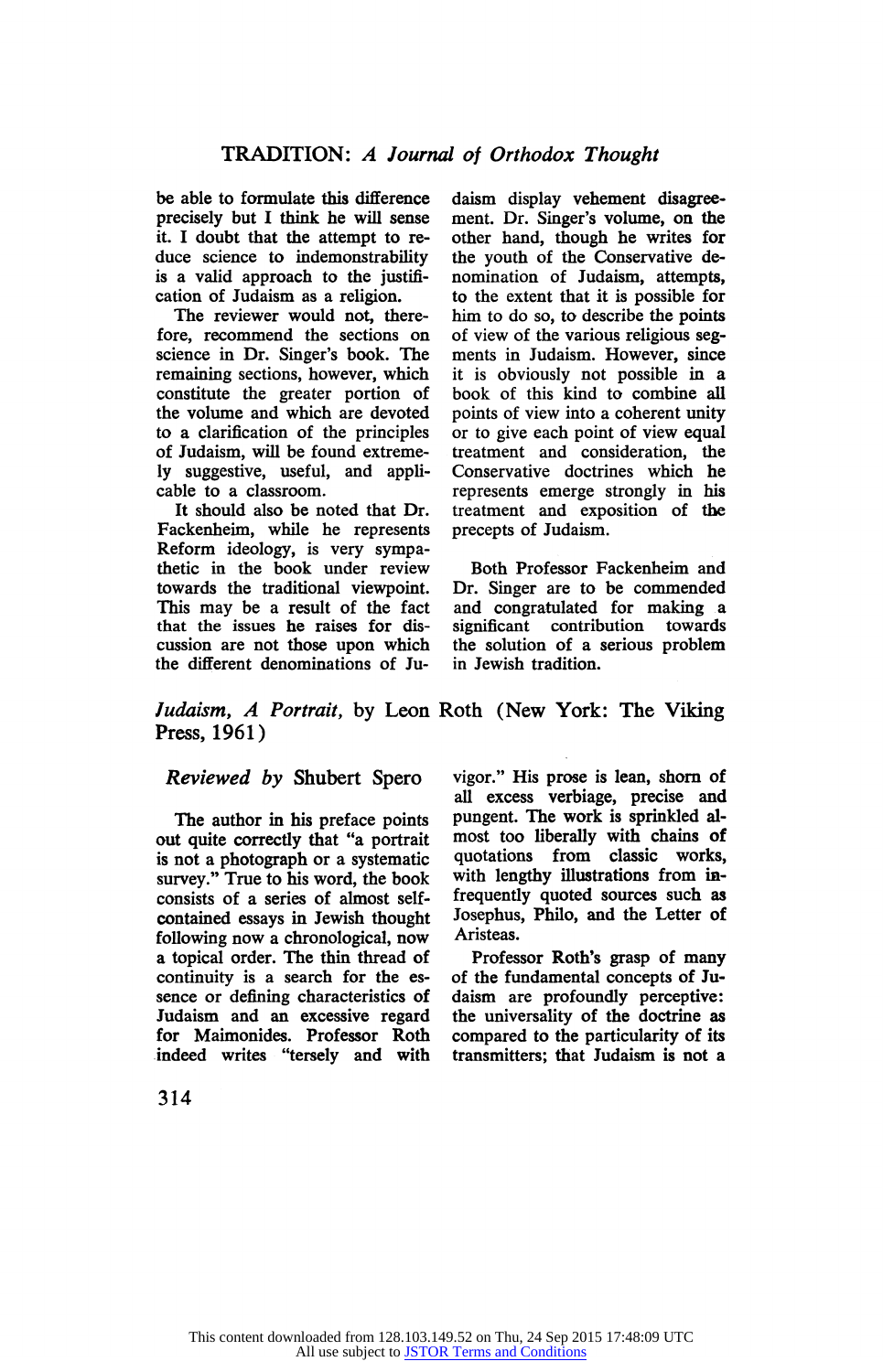product but a programme and the Jews are the instruments of its ful fillment; that the community of Ju daism is neither race nor blood but root loyalty to a teaching. After delineating the Jewish concept of God, Roth notes that the way of God leaves nothing for improvisa tion but is expressed in concrete specification, in definite rules for life, in a vision of divine holiness to refine human nature. The au thor includes an excellent discus sion of the concept of the Jewish people as "witnesses for God" and the significance of the Kingdom of God. His analysis of the relation ship between Halakhah and Agga da and between the Oral and Writ ten Law is quite adequate. His ob servations on the prayer book are incisive and sympathetic and his treatment of Mendelssohn, Ahad Ha-Am and Krochmal, properly critical.

In his discussion of certain key issues, however, Professor Roth ap pears to be on the verge of saying something decisive but then peters out in a cloud of evasiveness. On the question of Dogmas in Ju daism, for example, the author, with great precision and clarity, sets forth the issue: "(a) Are there be liefs which are fundamental to Ju daism in the sense that if they are accepted, Judaism is affirmed, if they are rejected, Judaism is de nied? (b) If there are such funda mental beliefs, have they been put into words and formulated author itatively?" Responds Roth, "A sum mary answer to both questions would have to be no." But instead of defending his answer, Roth

turns around and explains that in reality both the question and the answer need "modification" be cause the terms "belief," "funda mental," and "authoritative" are not at home in Judaism. Roth then goes on to (1) give a long quota tion showing that Hinduism seems to suffer from a similar disability, (2) point out that the ancient He brew "believed in" rather than "be lieved that" (trust in God and be lief that He exists are two differ ent, distinct things) and (3) say that Judaism requires something more than Dogma, i.e., positive ac tion. Putting all these together would appear to support a "sum mary yes" rather than a "summary no" to Roth's opening question. As Roth himself admits, even Maimo nides was interested in the thirteen principles primarily from the point of view of their "practical conse quences." In short, there are im plicit in Judaism certain theoret ical principles which can be ab stracted by analytic reason, the consequences of which lead to the positive actions required by Ju daism. Surely, one cannot trust in God without also believing that He exists! One cannot enter into a "covenant of holiness with God" unless God communicates with man. It is also likely that one going to his death in "Sanctification of the Name" might wish to have some thing "authoritative" on the Jewish concept of immortality! Admitted ly, biblical man was not aware of these principles as such nor did he articulate them in so many words. Yet this was precisely the contribution of the medieval Jew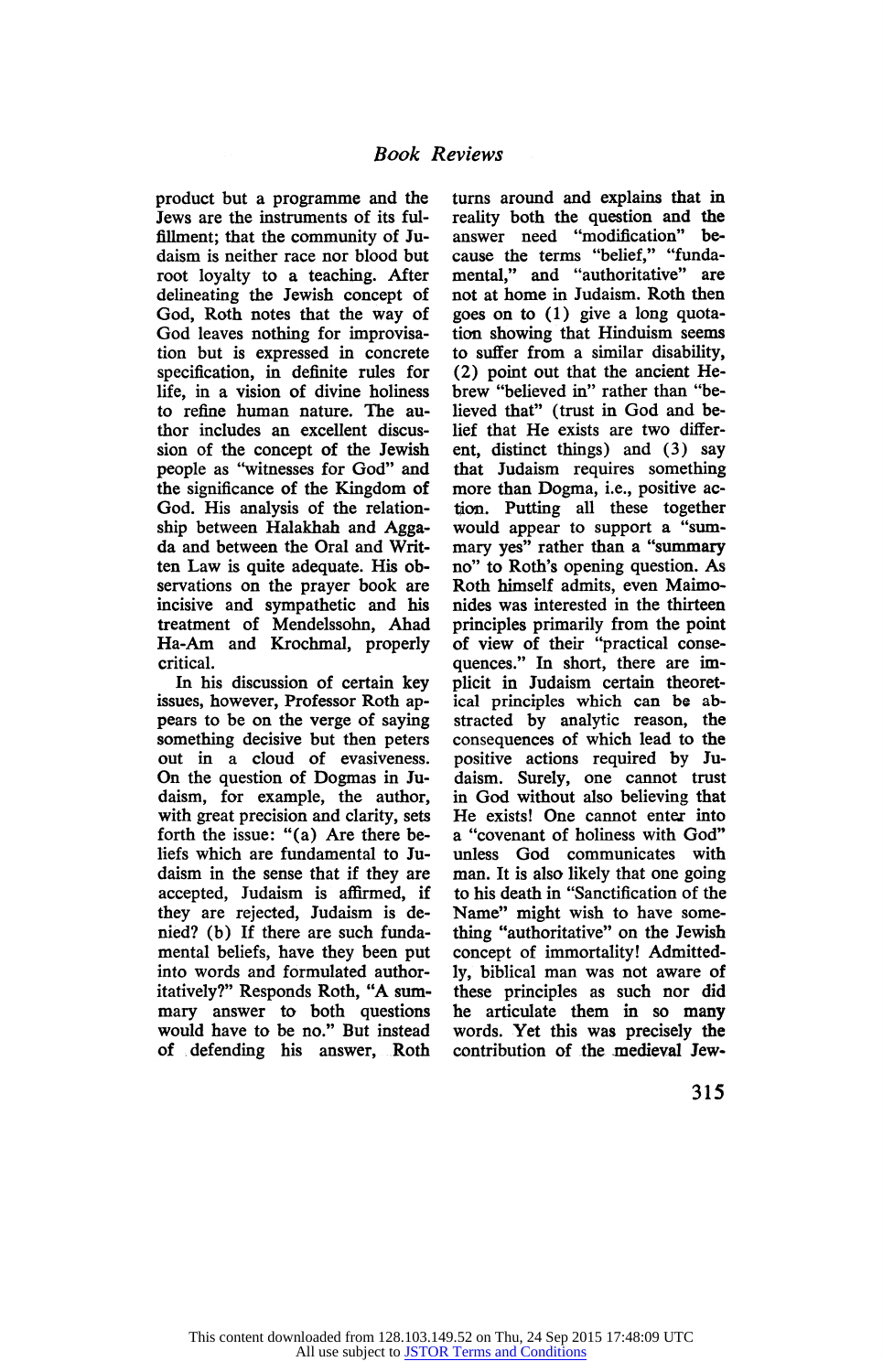ish philosophers as seen by Roth himself (p. 45). Judaism became reflective and was brought to dis entangle the root conceptions un derlying the complex known as Tradition. Roth is quite right that affirmation of these beliefs alone is not yet Judaism, yet on the other hand, rejection of these beliefs surely leaves nothing to build on. J. Albo has asserted that there are three fundamental principles of Ju daism in the sense that the removal of one will collapse the entire structure. The three are: existence of God, revelation, and reward and punishment. If Professor Roth dis agrees with this, he should say so clearly and show how the Judaism he describes can persist in the ab sence of any one of these princi ples.

In his discussion of the reasons for the commandments, Professor Roth applauds Maimonides' "ap preciation of history" as indicated by his introducing historical rea sons for many of the commandments without discussing the prob lem which arises when these "rea sons" no longer apply. Here again, one feels that the author has not gone far enough. "The reason be hind the very idea of the com mandments," concludes Professor Roth, "is the need of our fallible humanity for moral education." Yet, the very question of reasons for the commandments, Professor Roth states amounts to, "Why should I be moral?" (p. 136). Indeed, this is still unanswered. One would like to inquire as Socrates did of Euthyphro, "Is something holy because it is desired by the

gods or is it desired by the gods because it is holy?" Does Profes sor Roth mean that our rational faculty can intuit the right and the wrong, the moral and the immoral independently of the Bible (see p. 171) or does our entire concept of right and wrong stem only from the nature of God's commands?

On the subject of immortality, the author makes some fence strad dling statements and concludes with the vague assertion, "But on the whole there is very little and that is imprecise" (p. 83). And yet, it is Maimonides who clearly teaches that the natural conse quence of performance of the com mandments is the actualization of a portion of the rational soul and immortality. So that the answer to the question of "why should I be moral" can be pushed at least one step further. It may be said that in addition to its beneficial social consequences, morality leads in the individual to immortality of the soul. What is most strange is the absence of any treatment of the problem of evil. This is perhaps not unrelated to the author's in adequate evaluation of the concept of immortality.

Roth sees the significant contri bution of Judaism in the area of morality in its insistence upon "serving God out of love" with its ultimate rejection of self-interest or utilitarian motivations. In spite of all the quotes, however, Roth succeeds in showing only that God should not be served for material rewards or on condition of re wards. If acting righteously is meet ing "the claims of our rational fac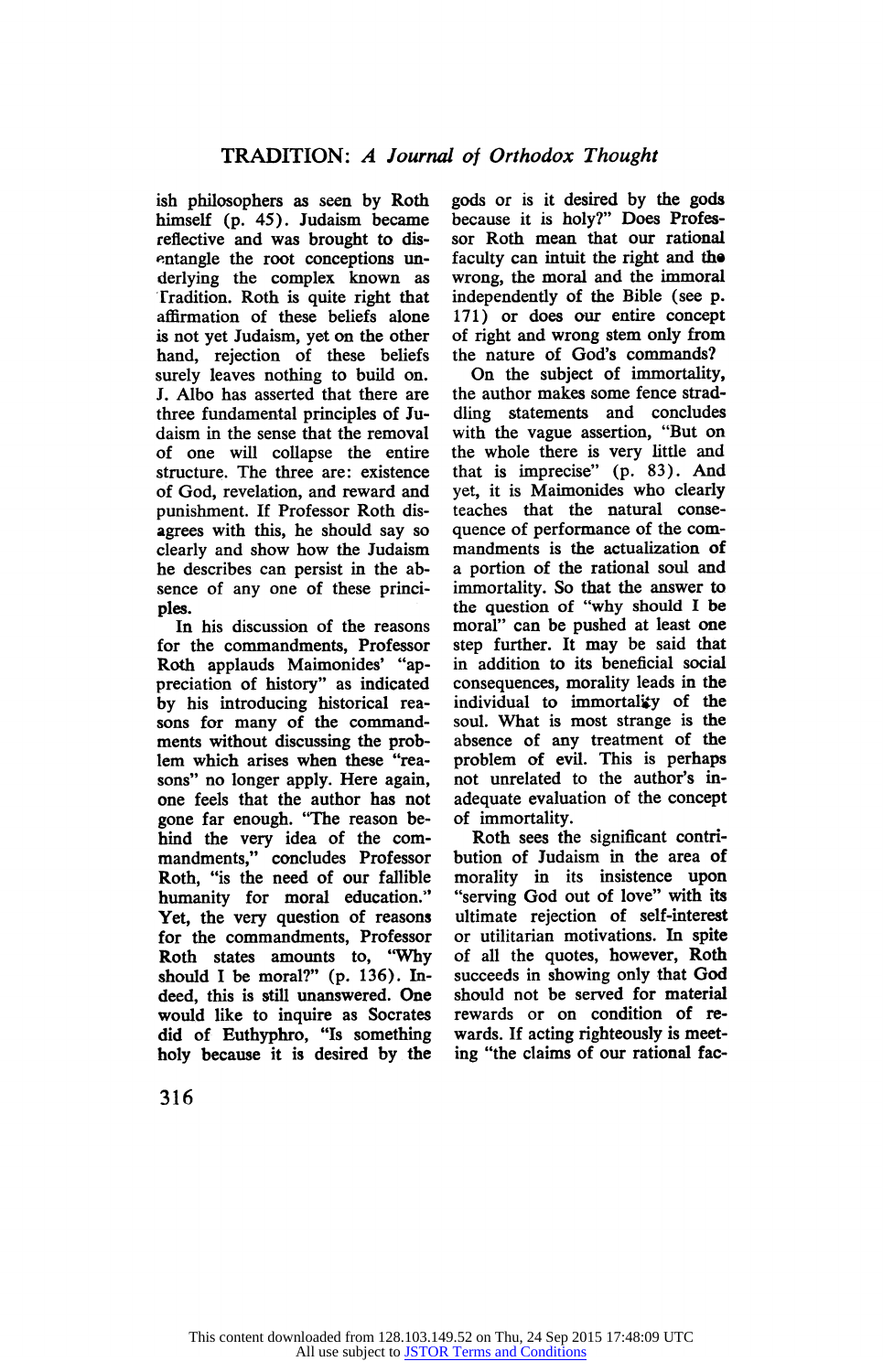ulty," then surely there can be nothing wrong with serving God in order that the purpose of the com mandments may be realized, which purpose is nothing but the perfec tion of our soul. Here man serves God in order to perfect his soul, which is a form of what G. E. Moore has called "Egoistic Hedon ism," a doctrine of an ultimate end. This is an inescapable conclu sion for the rationalist who rejects the self-transcending significance of the commandments offered by the Kabbalah and should be accepted as such, as does Isaac Abarbanel in his commentary on Avot 1. People in rational houses, should not throw stones against "interest moralities."

What the reviewer found most puzzling, however, is the fact that Professor Roth has managed to write an entire book on Judaism containing a chapter entitled "Reve lation, Metaphysics and History" without giving a clear explication of his view of revelation. There are statements in the book which lend themselves to opposite and conflicting conclusions. On the one hand we are told, "It is by our in telligence that we are linked to God." "Human thinking is part of a process initiated by the thought of God." "The wonder of Abra ham is that by the use of reason man can find God ... It is thus regular order of nature which is the door to religion... But God is also manifested in the order of morals . . . Creation, Abraham and Sinai are wondrous events which as a fact took place in nature." These assertions put together seem

to point to a sort of humanism in which God's revelation to man is His gift of reason. Yet, Professor Roth repeatedly states that Judaism is not the product of the Jews; that Judaism is not man's image of God but God's image of man! In deed, our author goes further and states that Judaism rests on cer tain minimal data which are not metaphysical, i.e., deducible from first principles, but historical; that religion though consonant with hu man nature is not a manifestation of human nature but rather of a divine nature (p. 154). As Profes sor Roth puts it in his earlier work on Maimonides, "Religious truth arises in the heart. All that the rationalist asks is that it should come out through the head." ("Guide For the Perplexed: Moses Maimonides" p. 130). In these lat ter statements our author appears to be pointing to an intuitive or prophetic source of religious truth.

However, if in the basic data of Judaism such as the theophany at Sinai, "God is breaking into our lives," if information is being re vealed from above, then certainly this is not an event in the natural order but rather the intersection of the eternal and the temporal. In short, on the most crucial ques tion of all — how should or could modern man apprehend the Bible as the word of God — Professor Roth is unclear and ambiguous.

In his treatment of Zohar mys ticism, Professor Roth is true to his rationalistic bias and sees it as a "revolt" which runs "counter to the basic assumptions of Juda ism." Although he quotes Profes